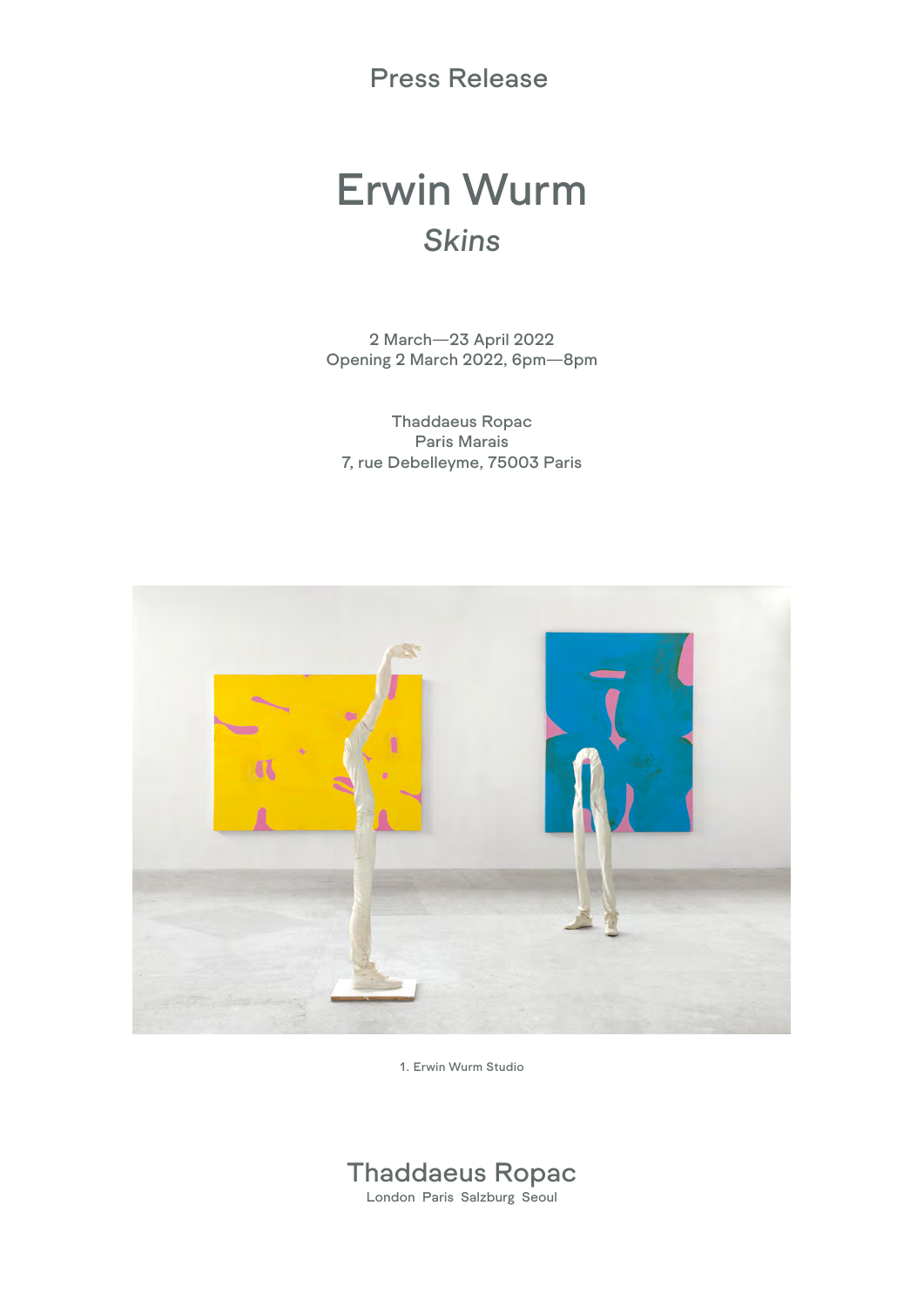#### London Paris Salzburg Seoul Thaddaeus Ropac



2. Erwin Wurm, *Flat, 2022*

*Two dimensionality, three dimensionality, mass, skin, surface, volume are important parts of my research on sculpture. Squeezed and flattened or reduced to a very thin form, my new works have a certain fragility, which I like: they become almost abstract.*— Erwin Wurm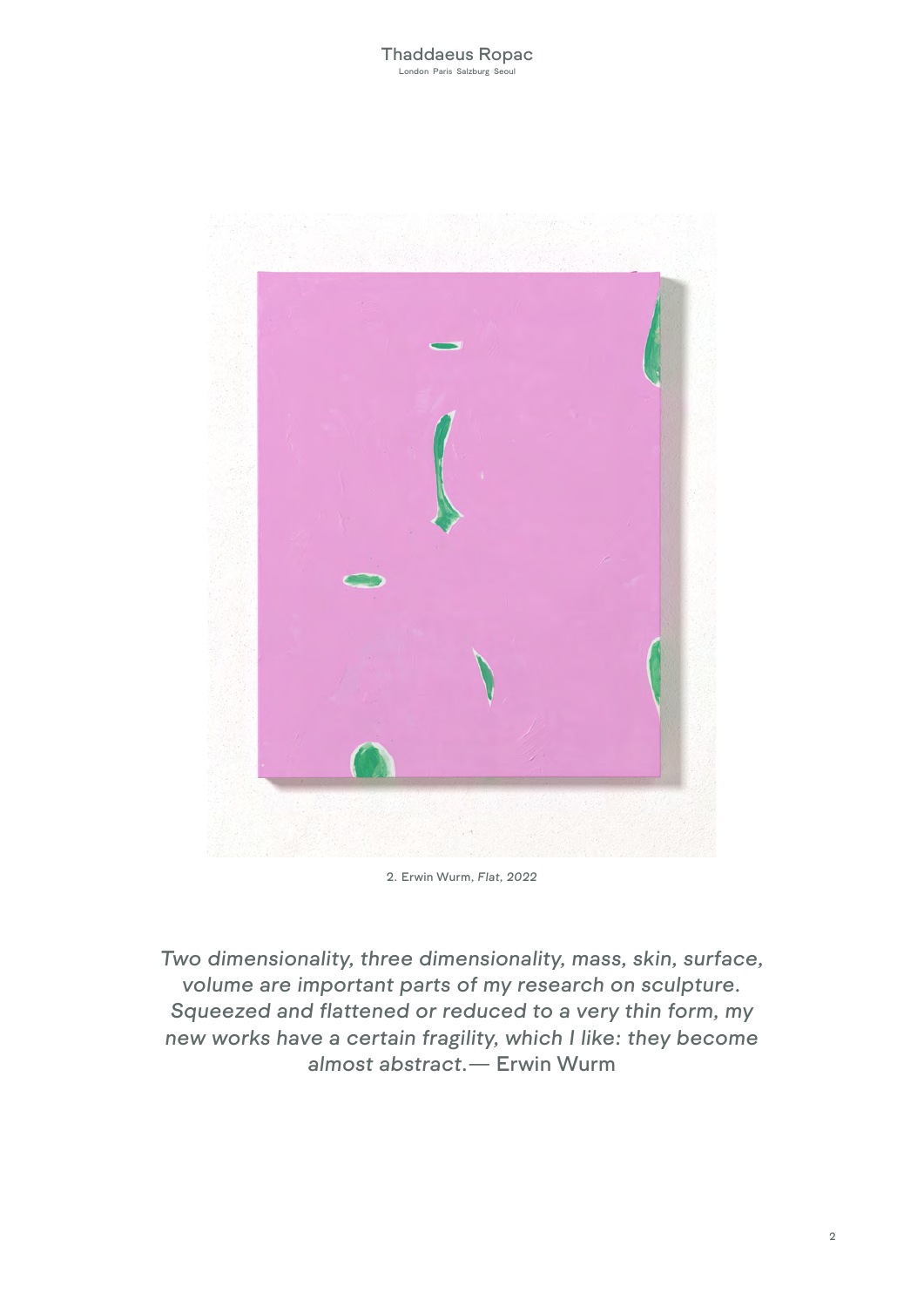Thaddaeus Ropac Paris Marais presents an exhibition of works by Austrian artist Erwin Wurm, featuring his most recent series of sculptures titled *Skin* and an exclusive look at the *Flat Sculptures*: the artist's first foray into painting.

Throughout his career, Wurm has sought to deconstruct sculpture, expanding its spatial and temporal dimensions as well as exploring questions of weight and volume. In *Skins*, the artist takes a new approach, focusing on the notion of surface and its function in holding and defining volume. 'As a sculptor, I'm interested in this idea of skin as a boundary,' declared Wurm in a 2014 interview with the *New York Times*. The *Flat Sculptures* and *Skin* works constitute the artist's most pointed exploration of the subject to date. As the economy of means of the sculptures on show contrasts with the visual saturation of the candy-coloured paintings, together the two series foreground the artist's dialectic approach to thinking sculpturally in two dimensions.



3. Erwin Wurm, *Melt*, 2021

Although Wurm is known today as a pioneering sculptor, as a student he had been more interested in painting. Admitted into the sculpture programme of Salzburg's Mozarteum University, rather than the painting course he had initially applied for, he began by asking himself the fundamental question of what makes a sculpture. This radical approach has defined the artist's practice for the past five decades, and it wasn't until the summer of 2021, during a stay in Greece with his friend, the Austrian painter and engraver Hans Weigand, that he started painting again. 'At first I thought it would just be a pastime for a few weeks,' Wurm stated in a recent interview with journalist Larissa Kikol. 'Then it intensified and now I paint all the time. It's like therapy. Unbelievable.'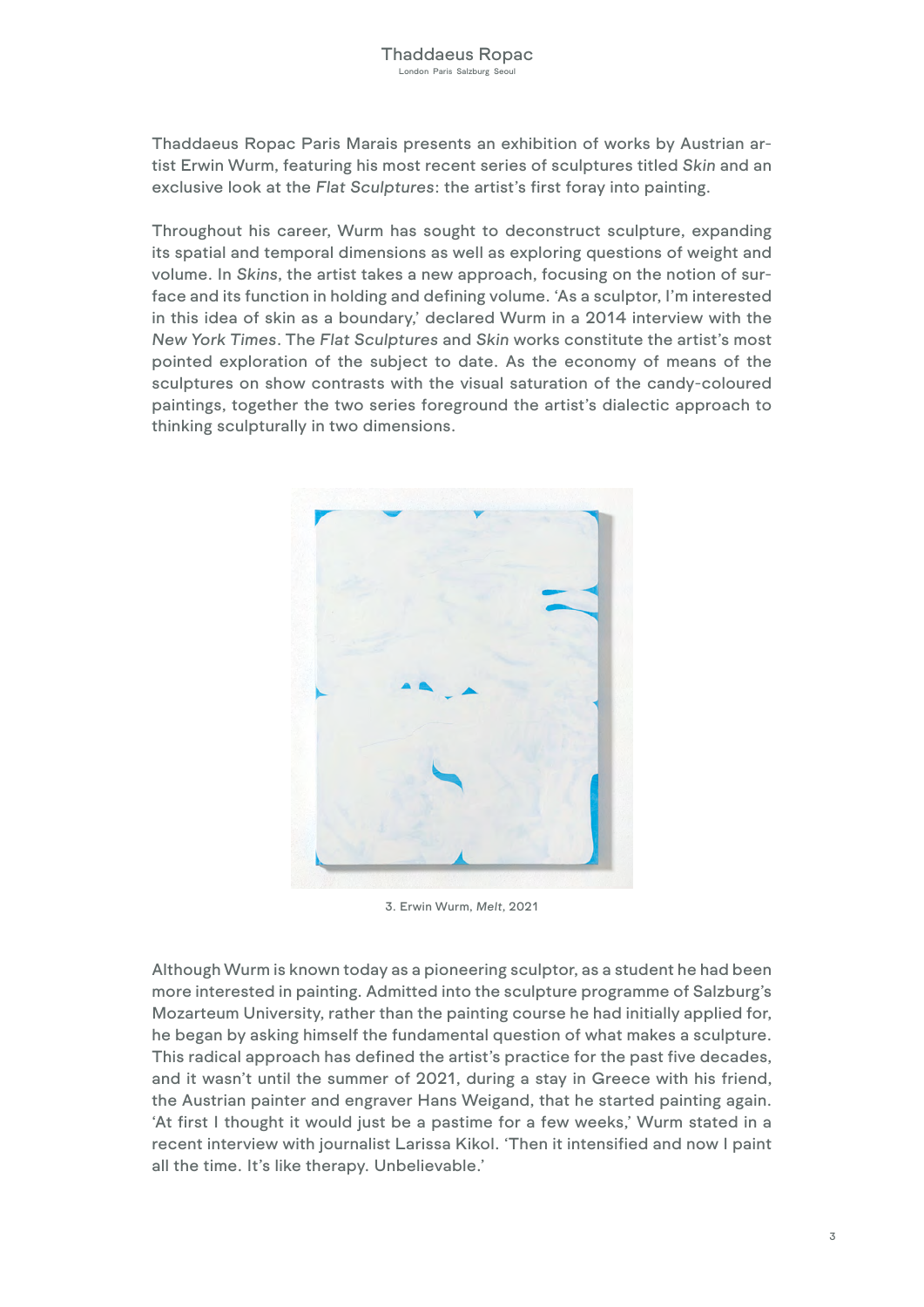More abstract in appearance than his iconic sculptures of cars, houses and gherkins, the *Flat Sculptures*, as Wurm has named his paintings, are made up of words like 'stone', '*wurst*', 'melt' or 'clay', which reference past series of works including the *Stone Sculptures*, *Fat Cars* and sausage-like *Abstract Sculptures*. The letters, which correspond to the titles of the paintings, seem, as the artist describes, 'to have been rolled flat and changed their form into amorphous structures.' Painted in various shades of yellow, pink and blue, together the works form a palette reminiscent of pale skin, forming a kind of membrane as the artist extends the planes of colour to cover the sides of the canvas.



4. Erwin Wurm, *Stone*, 2021

Wurm likens the process behind his *Flat Sculptures* to his early experiments with volume, in which he explored the consequences of making two-dimensional objects three-dimensional. His 1991 video *13 Pullover*, for example, featured his friend, Austrian artist Fabio Zolly, layering on thirteen jumpers, thereby altering his shape and rendering the flat garments three-dimensional, while at the same time causing them to lose their functionality. Similarly, the letters in his *Flat Sculptures* are stretched and squeezed to occupy the entire surface of the canvas. This makes them almost illegible save for the small portions of contrasting ground that appear between them, but allows them to acquire body and becoming almost tangible in the process.

If the letters in the *Flat Sculptures* are defined by interstitial spaces, in the *Skin*  sculptures, Wurm turns the liminal surface that separates the volume of the body from that of the surrounding space into the subject of his work. Twisting around an invisible form, the sinewy slices of an absent, fully clothed body appear at once poetic, unnerving and absurd. Also known as 'thin sculptures', the works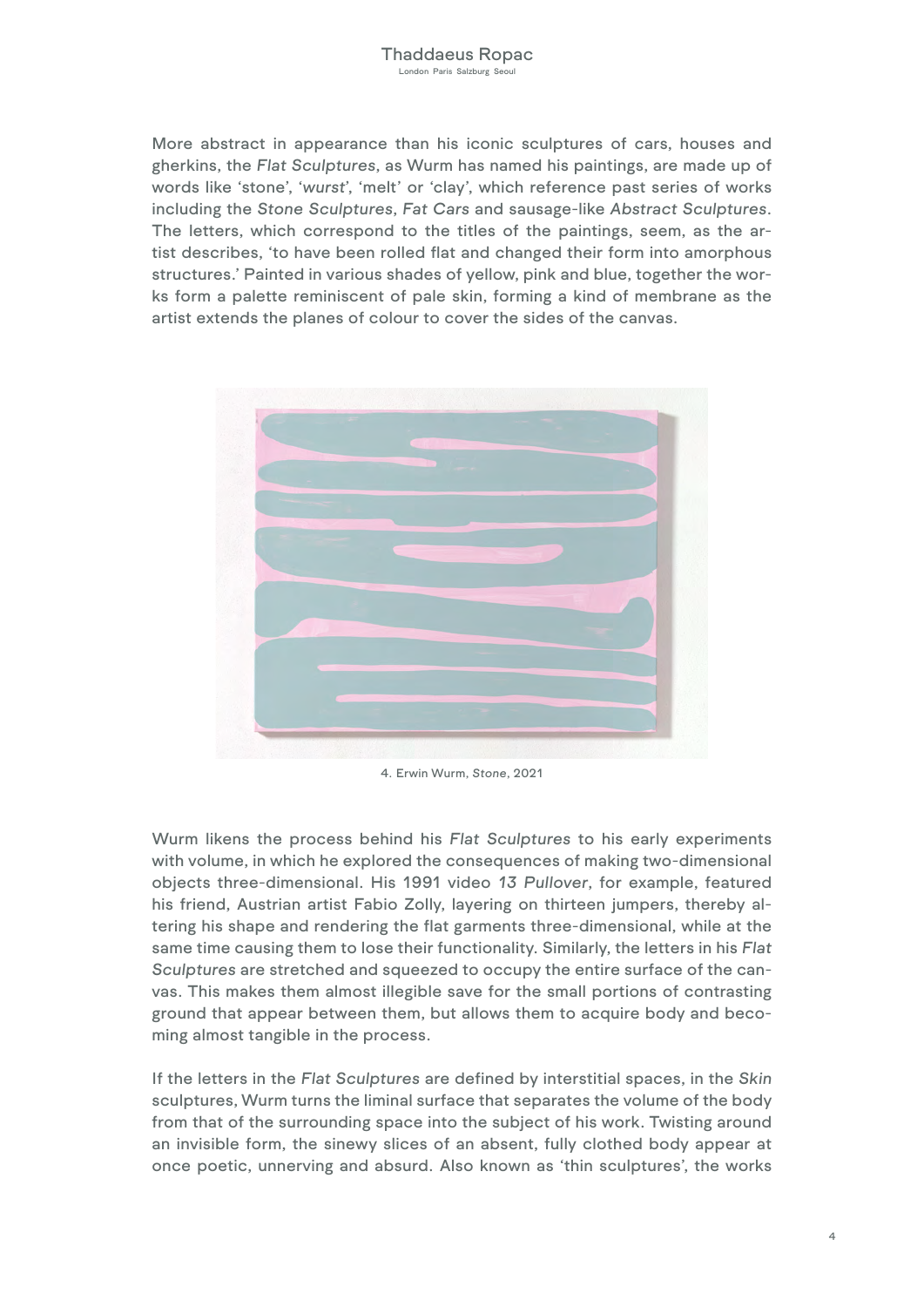are made from partial casts of live models, including the artist's son Michael and the actor and artist Lars Eidinger, who are posed in the middle of mundane actions such as bending, lifting or holding things. The resulting moulds resemble after-images of the *One Minute Sculptures* for which Wurm became known in the early 1990s, in which he recorded participants performing simple actions with various everyday objects assigned by the artist.



5. Erwin Wurm, *Bending*, 2021

In both the *Skin* and *One Minute Sculptures*, the artist's relationship to his models, and particularly Eidinger, himself a boundary-pushing performer who has long been a close collaborator of Wurm's, forms an important part of the work. The result of a lengthy casting process, the precarious-looking *Skin* sculptures seem almost comically frozen in time, the fruit of a joke between close friends. At the same time, suspended between presence and absence, they point to existential questions regarding our interaction with the world around us and the role of skin as the site for this encounter.

After two years of unprecedented isolation, many studies have highlighted the importance of touch in allowing us to make sense of the world around us. In *Skins*, Wurm highlights the function of surface as the connector between internal experience and external reality. At the same time, the artist credits both the *Flat Sculptures* and the *Skin* works with giving him a renewed sense of freedom and creativity in his own practice. 'I had arrived in a situation where it was a lot about instructions. There was always a finished plan that was executed. [...] That didn't take me anywhere, I didn't learn anything.' Together, the two series on show mark a return to a less programmatic, more instinctual way of working for the artist, who 'no longer wanted to stand aside like a conductor. I wanted to let myself be guided again. During the work, the form emerges.'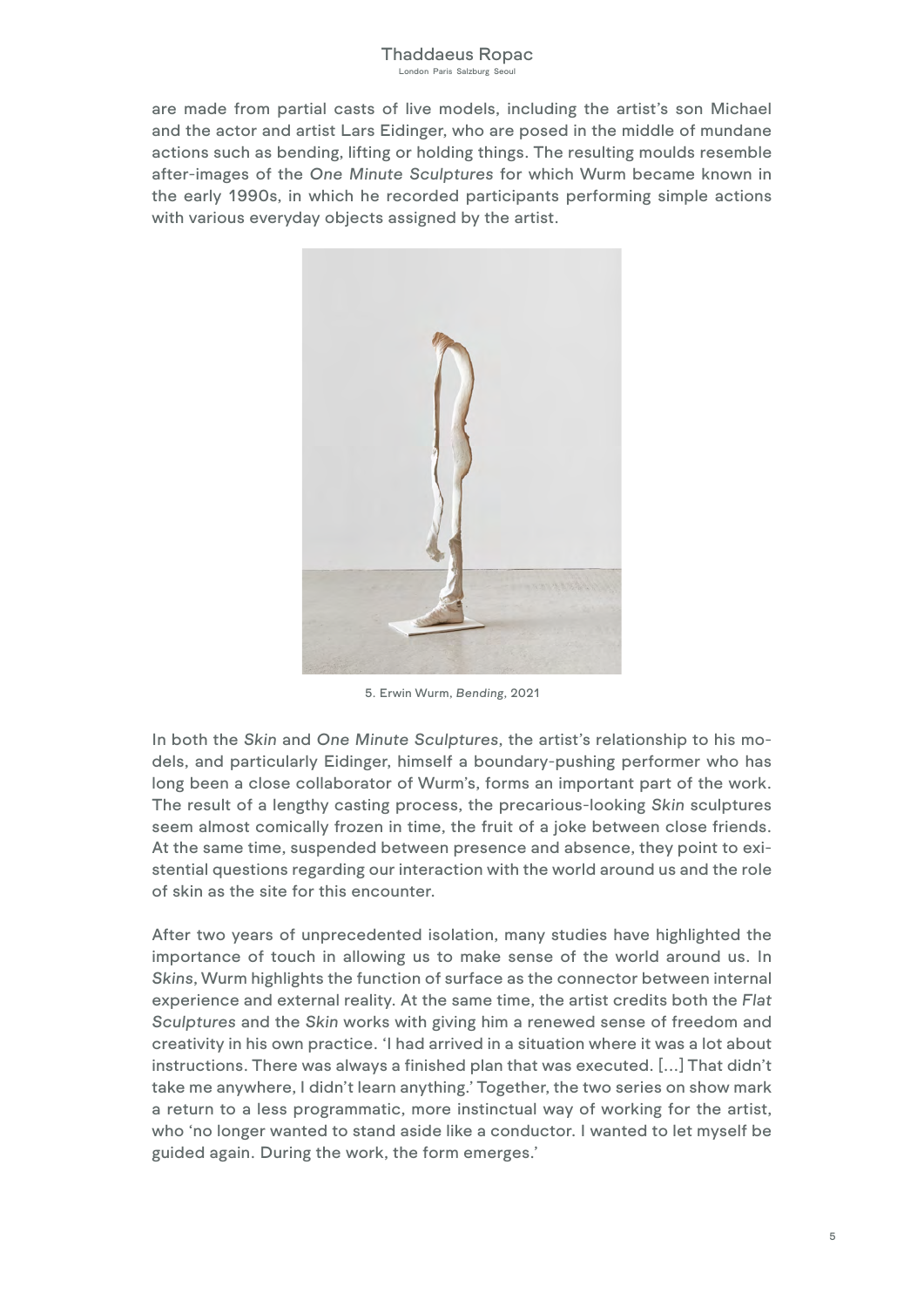### Thaddaeus Ropac

London Paris Salzburg Seoul



Portrait of Erwin Wurm

#### About the artist

Over the course of his career, Erwin Wurm has radically expanded conceptions of sculpture through his exploration of space and the human form. His works straddle abstraction and representation, showing familiar objects in a surprising and inventive way that prompts viewers to consider them in a new light. He often explores mundane, everyday decisions alongside existential questions in his works, focusing on the objects that help us cope with daily life and through which we ultimately define ourselves. These include the material objects that surround us – the clothes we wear, the cars we drive, the food we eat and the homes we live in.

With his *One Minute Sculptures* – in which, using simple props, the viewer becomes the artwork for a limited time – Wurm erases the boundary between sculpture and viewer. The static presence of the sculpture is reversed, becoming instead a participatory process that incorporates the viewer's own body. The ephemerality of these works subverts the permanence of traditional sculpture, with 'one minute' denoting the brevity of the action rather than a literal timeframe. There is often a contemplative or philosophical dimension to the *One Minute Sculptures*, which act as catalysts for a moment of introspection by placing the viewer in an awkward or paradoxical relationship to the prescribed objects.

Wurm achieves a transformation in the opposite direction when objects or forms in his work assume distinctly human attributes. In his *Stone Sculptures* and *Tall Bags*, these anthropomorphised objects are perched on legs with characteristics or postures that evoke different personalities. He has also explored clothing as a sculptural theme – as a second skin, protective shell, outline, or the filling out of volume – in large-scale installations where architectural features are dressed in knitted pullovers. The artist views the bodily process of gaining or losing weight in sculptural terms as the addition or subtraction of material, and often creates illusions of growth or shrinkage, as in his *Fat Cars* or *Narrow House*. In recent ceramic works, Wurm has abstracted and isolated body parts such as ears, noses, hands or nipples to create surreal and suggestive forms.

Wurm lives and works in Vienna and Limberg, Austria. The artist has twice participated in the Venice Biennale: with his installation *Narrow House* at the Palazzo Cavalli-Franchetti in 2011 and when he represented Austria in 2017. Recent solo museum exhibitions have been held at the Taipei Fine Arts Museum (2020); Musée Cantini, Marseille (2019); K11 MUSEA, Hong Kong (2019); Vancouver Art Gallery (2019); Albertina Museum, Vienna (2018); 21er Haus at the Belvedere, Vienna (2017); Leopold Museum, Vienna (2017); Centro Cultural Banco do Brasil, São Paulo (2017); and Berlinische Galerie, Berlin (2016).